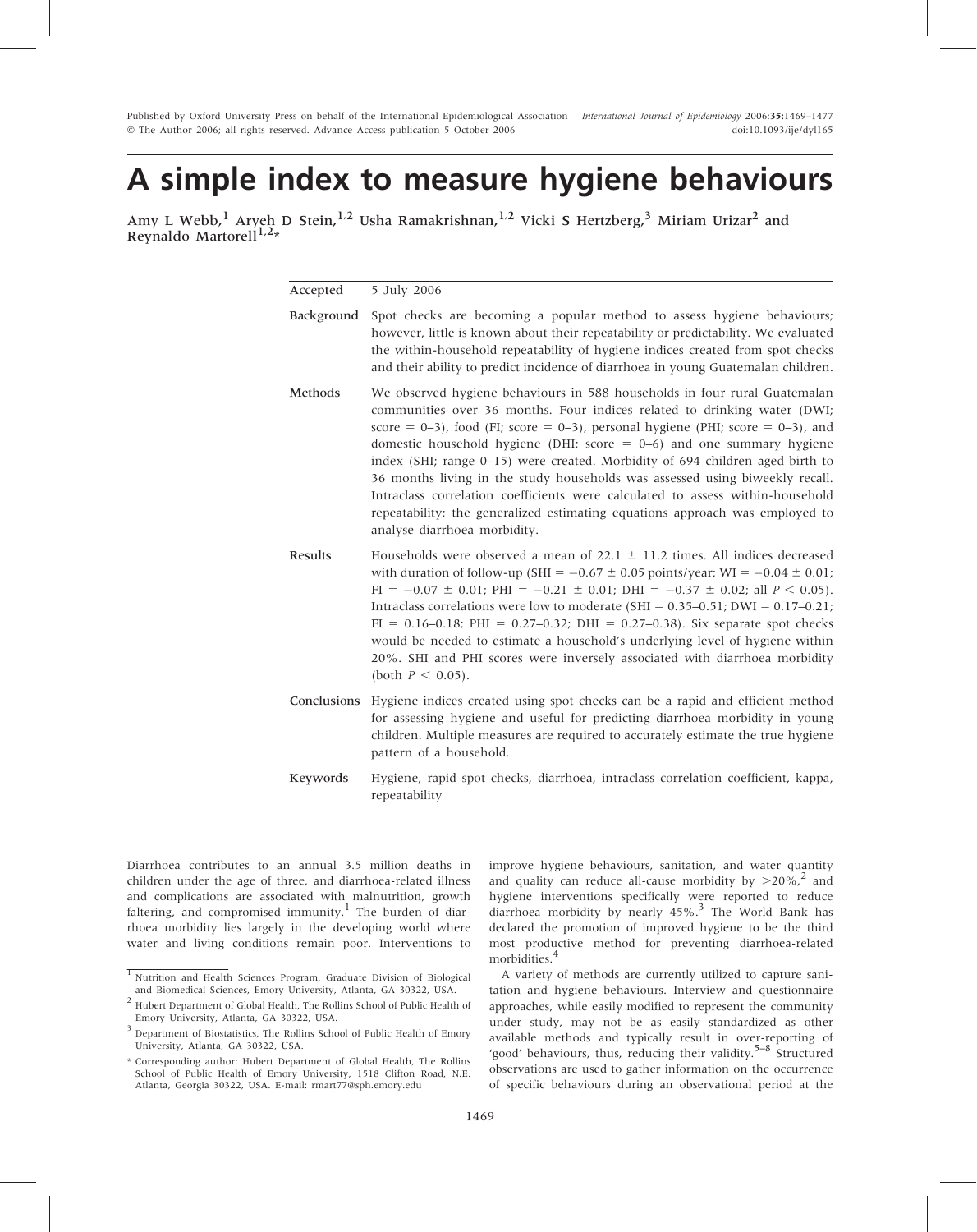home. While adequate for providing detailed information, structured observations tend to be time and labour intensive, difficult to standardize, and may result in behaviour changes due to the presence of the observer (reactivity).  $9$  Additionally, structured observations tend to be highly variable from visit to visit, thus reducing repeatability within subjects.<sup>5,10</sup> Spot checks are rapid and easily standardized alternatives to structured observations. Generally observers assess hygiene behaviours using a line-item checklist of behaviour proxies. For example, rather than observing a mother wash her hands with soap, a spot-check method will require that the cleanliness of the mother's hands and nails be observed and that observation will serve as an indicator of hand-washing behaviour. It is unnecessary for an observer to remain in the home until specific hygiene activities are observed, thus reducing burden on both the field worker and the subject. Ruel and Arimond recently concluded that spot-check methods provide a 'timesaving and economic alternative' to structured observations once the appropriate training and standardization have been completed.<sup>9</sup> Several studies have used observations from spot checks to create indices representing hygiene behaviours that cluster and may, therefore, better represent behaviours or potential routes of contamination. $11-13$  Despite their apparent benefits related to ease of use in the field, little is known regarding the repeatability or predictability of spot-check methods. To date, only a single study evaluating the reactivity and repeatability of hygiene measures obtained from spot checks has been published; in that study reactivity appeared to be less than that observed with structured observations, while withinsubject repeatability ranged from poor to good depending on the specific hygiene measure observed.<sup>14</sup>

We used data from a longitudinal study of maternal care giving behaviours, including hygiene behaviours collected by spot-check observations, to create four specific hygiene indices and, from these indices, a summary hygiene index (SHI). The objectives of this study were to assess the stability of these indices over time, the within-household repeatability of specific and summary hygiene indices and estimate their predictability for early childhood diarrhoea. We also estimated the number of days necessary to yield estimates of habitual hygiene likely to be within 20 and 50% of the household true mean.

#### Methods

#### Study population and data collection

Subjects for the current study were recruited from four villages of mixed Spanish-Mayan descent, located 40–110 km east of Guatemala City, Guatemala. The four villages have been part of a series of ongoing longitudinal community-based studies over the past 30 years. Detailed descriptions of the villages and their selection are published elsewhere.<sup>15</sup> From March 1996 to September 1999, a study of pregnancy and child growth was conducted in these villages by Emory University and the Institute of Nutrition of Central America and Panama (INCAP). Pregnant women and women with children younger than 36 months were eligible to participate, regardless of participation in earlier studies. Pregnancies were ascertained and followed through to delivery. Children under 36 months participated until they reached 36 months. Multiple children were eligible within households.

Serial measurements of hygiene and sanitation behaviours were collected for 613 households. We excluded from analysis data from 25 households because observations were available for only one visit. The 25 excluded households had significantly fewer family members residing in the household than did those included (4.4 vs 3.6;  $P = 0.01$ ) but did not differ with respect to maternal education, number of children, maternal age, socioeconomic status, or the summary hygiene score. Households were visited monthly by trained field workers (mean of 22 visits per household, range 2–45 visits) and a checklist of individual and household hygiene behaviours was completed at each visit by rapid observation.

Guatemala has two distinct seasons, a wet season that runs from May to October and a dry season for the remaining months of the year. Twice a year, once each during the rainy and dry seasons, additional sanitation information was collected by questionnaire from the primary caregiver on sources, storage, and treatment of household water, the nature and condition of the household latrine, and the location for defaecation of children under 5 years. Data on household size, education, and socioeconomic factors were obtained by interview. Characteristics of home, possessions, and father's occupational status were used to create a composite score for socioeconomic status (SES) with lower scores representing lower SES.<sup>16</sup> All questionnaires and checklists were field checked by a supervisor and data were double entered. The study was approved by the institutional review boards of Emory University and INCAP.

#### Hygiene behaviour indices

The hygiene checklist, as administered, included 18 items. We excluded three items in the index creation: whether the child was wearing shoes, the types of animals present in/around the home, and the general perception of the field worker regarding the cleanliness of the individuals and the household. The first was excluded because of lack of variability, while the second and third were discarded because of their lack of contribution to a specific oral–faecal route for contamination. Four indices (Table 1) were created from the remaining 15 items; each represented a different pathway by which oral–faecal contamination and, subsequently, diarrhoea may occur: contamination of stored water (drinking water index, DWI) food (food index, FI), or hands during defaecation (personal hygiene index, PHI); and presence of animals or insects that can transmit faecal contamination to previously clean surfaces (domestic household hygiene index, DHI). Each item was scored as 0 or 1, with 1 representing a positive behaviour. The indices were calculated as the simple sum of the items. A SHI was calculated as the sum of the four individual indices.

#### Diarrhoea morbidity

Morbidity assessment was performed every 15 days using a 19 day recall method to ensure overlap of days.17,18 Trained field workers visited the homes every 2 weeks and recorded information on precoded forms regarding signs, symptoms, and duration of illnesses. The beginning and ending dates of a symptom were always recorded. The morbidity recall used in this study has been previously validated in this population by a physician and demonstrates adequate sensitivity and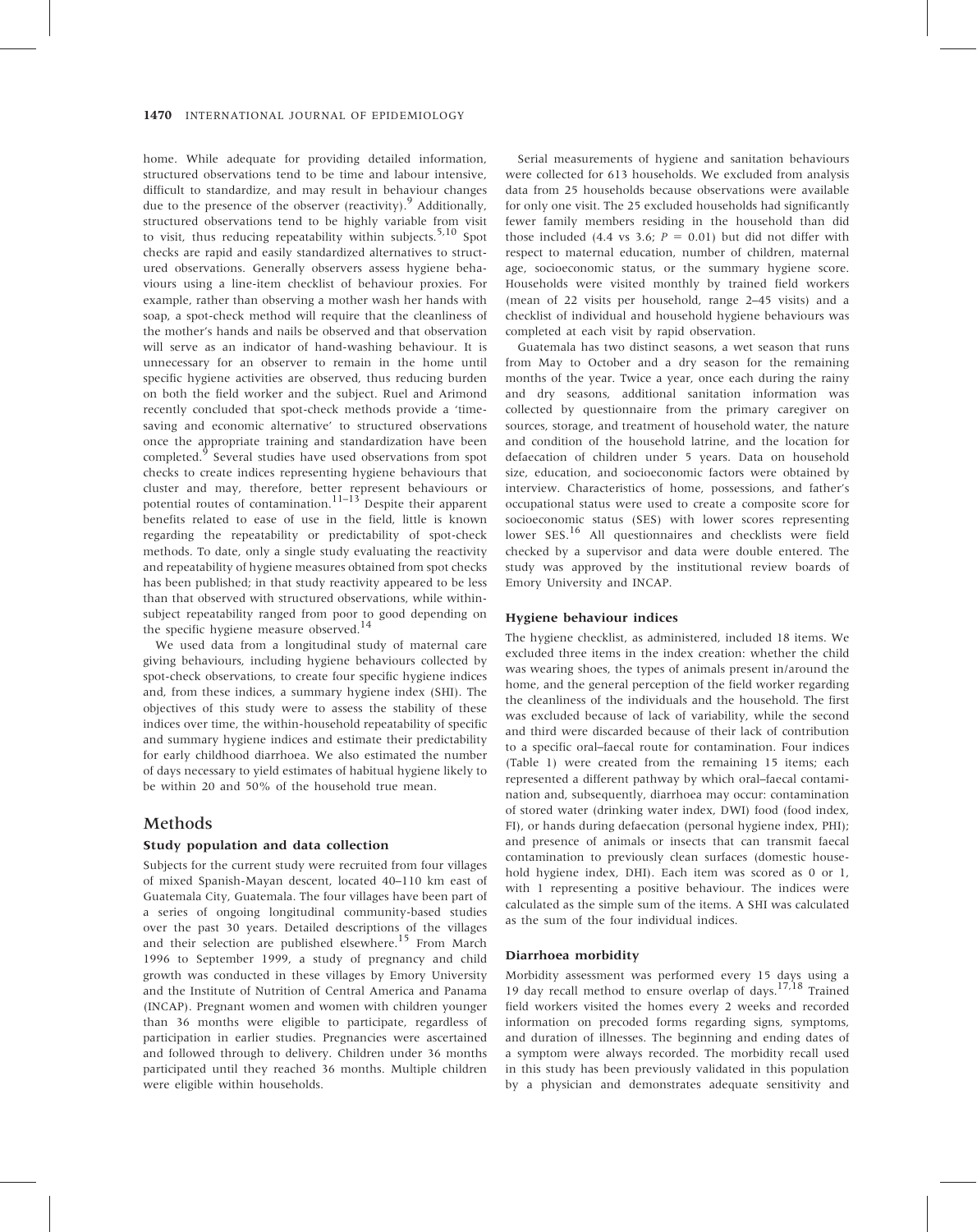Table 1 Indicators of hygiene observed by monthly rapid spot-check observations that were used to develop indices of specific and summary hygiene behaviours

| Drinking water (DWI)                           | Food (FI)                  | Personal (PHI)                | Household (HHI)                            |
|------------------------------------------------|----------------------------|-------------------------------|--------------------------------------------|
| Interior water storage<br>container is covered | Clean dishes are covered   | Mother is wearing shoes       | No trash outside house                     |
| Exterior water storage<br>container is clean   | Clean dishes are kept high | Mother's hands are clean      | No trash inside house                      |
| Pila <sup>a</sup> contains water               | All food is covered        | Index child's hands are clean | No unrestrained animal in patio or house   |
|                                                |                            |                               | No accumulation of dirty clothes           |
|                                                |                            |                               | Insignificant number of flies in house     |
|                                                |                            |                               | No standing water in patio or around house |
| Possible score 0–3                             | Possible score 0–3         | Possible score 0–3            | Possible score 0–6                         |

A summary hygiene index was generated from the sum of the four specific indices and had a total of 15 points possible.

<sup>a</sup> A pila is a water storage container.

specificity for diarrhoea (66 and 99%, respectively).<sup>17</sup> Diarrhoea was defined as 3 or more loose/watery stools in a 24 h period preceded by 24 h of diarrhoea free time. Data were later summarized as incident episodes and duration of episodes.

All instruments were developed by the study investigators and field tested by project supervisors prior to training of field workers. Field workers who were experienced with ethnographic interviews were recruited and trained for 5 weeks prior to the start of the study. Training involved a series of fieldbased data collection and feedback sessions, including a series for standardizations, in which field workers were paired first with other field workers and then with supervisors. Field workers were approved by the project supervisors and study director in Guatemala before beginning data collection directly in the field. During data collection, field workers were assigned to a different village every month in a randomized manner to minimize bias. During the course of the study, all completed forms were checked for completeness and random in-field observations of data collection were performed daily by field supervisors. A subsample of households was also randomly selected for duplicate measures by another field worker. Retraining of the entire team occurred periodically throughout the study as needed, at least once per year.

#### Analytic methods

We computed summary statistics for the individual behaviours and each of the five indices. Pairwise associations among the four specific indices were estimated using Spearman's rho.

Stability of the indices over time was calculated by modelling the effect of time on each hygiene index using a generalized estimating equations approach with an exchangeable working matrix (SAS 9.0; Proc MIXED) to control for correlation introduced by repeated measures.<sup>19,20</sup> Repeatability of each individual indicator used in index creation was assessed using the kappa statistic. Owing to the presence of multiple measures, we compared kappas calculated from only the first two observations with those calculated using multiple observations. To create a balanced dataset of multiple measures that would theoretically span both seasons, we randomly selected five observations from each household that was followed for at least 1 year ( $n = 462$ ).

To assess the repeatability of the created indices we utilized intraclass correlation coefficients (ICCs) as described by Shrout

and Fleiss.<sup>21</sup> The 23 field workers, or observers, used in this study to collect hygiene information did not consistently visit specific households: some observers visited multiple households multiple times; while others visited multiple households only once; and still others may have visited one household many times. As such, of interest to this study was the inclusion of field worker in the ICC calculations. To address the issue of field worker, we calculated three ICCs. ICC1 was calculated with only consideration for household as a random effect using the formula:  $[\sigma_{HH}^2/(\sigma_{HH}^2 + \sigma_{RES}^2)]$  where the numerator represents the within-household variance and the denominator represents the sum of the household variance and the residual variance. A second and third ICC were calculated including both household and field worker random effects. ICC2 was calculated as  $[\sigma_{\text{HH}}^2/(\sigma_{\text{HH}}^2 + \sigma_{\text{RES}}^2)]$  where the numerator represents the within-household variance and the denominator represents the total variance less the within-field-worker variance; it should be noted that the inclusion of field worker level random effects changes the residual variance such that the formulas for ICC1 and ICC2, though similar, will yield different values. ICC2 represents the ICC given a specific field worker conducts all spot checks. ICC3 was calculated as  $\left[\sigma_{HH}^2/\left(\sigma_{HH}^2+\sigma_{RES}^2+\sigma_{FW}^2\right)\right]$  and it can be seen that the denominator now includes the within-field-worker variance estimate  $(\sigma_{\text{FW}}^2)$ . ICC3 represents an ICC given that any one of a larger set of raters might conduct a given spot check (SAS 9.1; Proc Mixed).

Using the within-subject variance measures and the mean score values for each index we calculated coefficients of variance and estimated the number of days of observations necessary to obtain estimates of household hygiene likely (with alpha =  $0.95$ ) to be within 20 and 50% of a household's true scores for the five hygiene indices, using the approach of Beaton et al.<sup>22</sup>

Each index was further tested to assess its ability to predict diarrhoea in children less than 36 months in those households with at least one hygiene observation ( $n = 613$ ). To facilitate interpretation, the SHI was categorized based on approximate tertiles: low  $(\leq 5)$ , middle  $(6-9)$ , and high  $(>9)$ . The DHI was dichotomized at the median for ease of interpretation (median  $= 2$ ; IQR  $= 1$ , 3). A child's odds for having an incident episode of diarrhoea during the month following a spot check were assessed using logistic regression. Additionally the number of episodes and number of days ill per month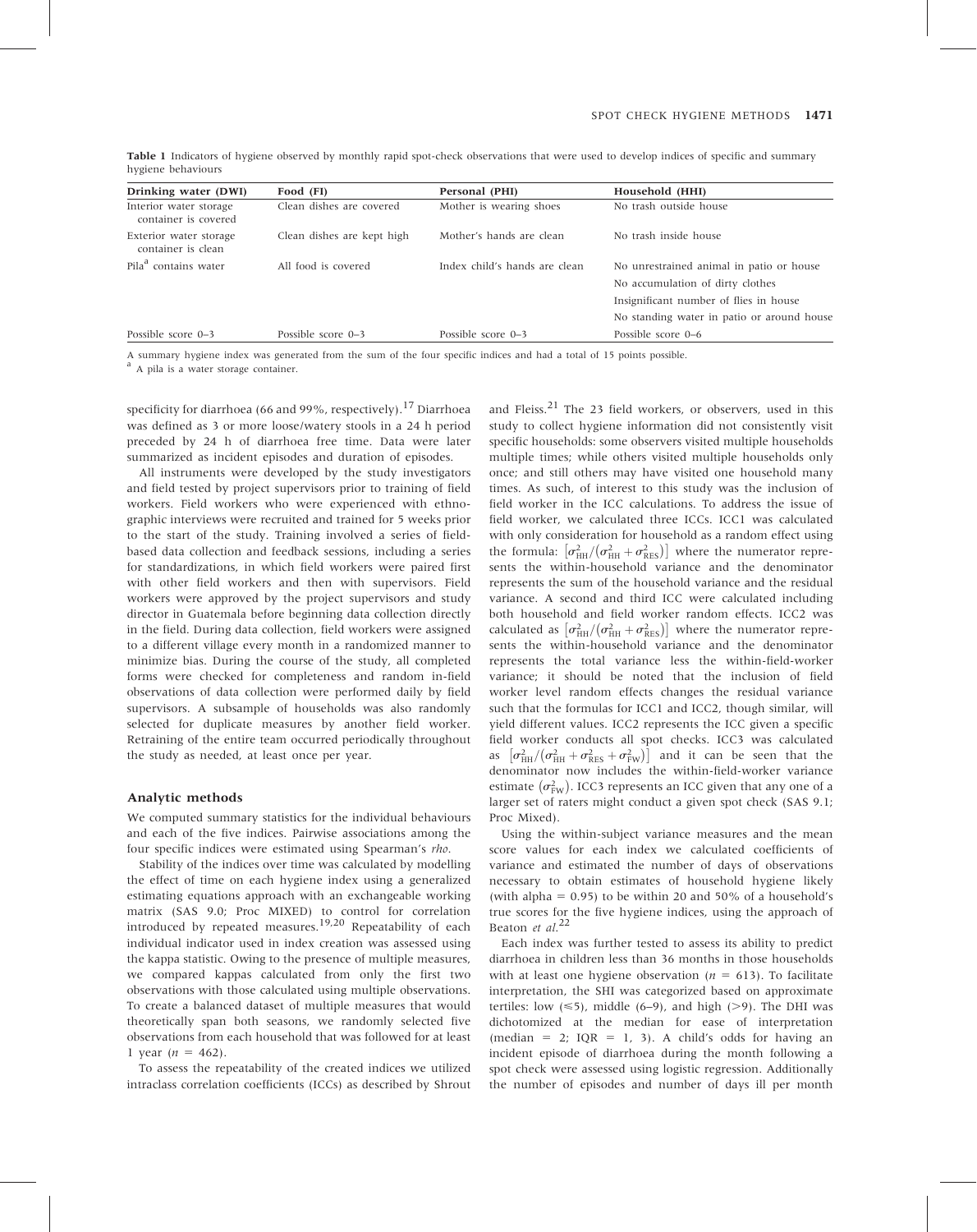| Table 2 Descriptive characteristics of the 588 households with at least two hygiene observations |  |  |  |  |  |  |
|--------------------------------------------------------------------------------------------------|--|--|--|--|--|--|
|--------------------------------------------------------------------------------------------------|--|--|--|--|--|--|

| <b>Maternal variables</b>                                            | N   | Mean $\pm$ SD   | 25th%  | Median | 75th% |
|----------------------------------------------------------------------|-----|-----------------|--------|--------|-------|
| Number of home visits                                                | 588 | $22.1 \pm 11.2$ | 12     | 23     | 32    |
| Maternal years of schooling (yr)                                     | 585 | $3.8 \pm 2.7$   | 2.0    | 4.0    | 6.0   |
| Maternal age at start of study (yr)                                  | 585 | $25.7 \pm 4.3$  | 22.5   | 25.4   | 28.9  |
| Number of children living in the<br>household at the start of study  | 550 | $3.0 \pm 2.2$   | 1.0    | 2.0    | 4.0   |
| Number of persons in the family<br>at start of study                 | 550 | $4.5 \pm 1.8$   | 3.0    | 4.0    | 5.0   |
| Total number of persons living in<br>the household at start of study | 550 | $5.7 \pm 2.4$   | 4.0    | 5.0    | 7.0   |
| SES factor score                                                     | 535 | $-0.1 \pm 0.9$  | $-0.8$ | $-0.1$ | 0.5   |

were evaluated using Poisson regression applying a negative binomial distribution. We evaluated three models of predictability of hygiene scores for diarrhoea morbidity. We first examined crude associations between monthly hygiene indices and incident diarrhoea. We added terms for age and sex of the child, household SES, community and season as potential confounders. Inclusion of community and season did not influence parameter estimates or significance testing (data not shown); and consequently our results are presented for models that exclude these terms. The population mean for household SES was imputed when household SES was missing ( $n = 53$  households). Logistic and Poisson regression analyses were performed using the GEE approach while applying an autoregressive type I working matrix (SAS 9.0; Proc GENMOD) to control for correlation introduced by repeated measures.19,20

## Results

A total of 12 989 assessments were made on 588 households with at least two hygiene observations, representing 93.8% of scheduled visits. Selected characteristics of these households are presented in Table 2. Mean family size was 4.5 persons and most families had additional persons residing with them. About 83% of households had electricity, 65% had a radio, 56% had a television, and 10% had a refrigerator. Latrines were present in 74% of the homes. Mothers of the household were predominantly in their mid-twenties with between 1 and 3 children at the start of the study and a mean of 4 years of formal schooling.

The distributions of the 15 hygiene behaviours observed and the four corresponding specific indices are presented in Table 3 and Figure 1. The SHI was consistent with a normal distribution with a mean of 7.0  $\pm$  2.9 points. About 35% of households had SHI scores < 5; 43% had scores between 6 and 9; and 22% had scores >9. The four specific indices were positively correlated with each other with Spearman rho ranging from 0.28 (FI and PHI) to 0.46 (DHI and FI). As expected, each specific index was strongly and positively correlated with the summary index ( $r > 0.68$ ,  $P < 0.05$ ). Diarrhoea morbidity has been observed to peak during the wet seasons in several developing countries.23,24 Deteriorating hygiene behaviours may be one of several reasons for the observed increase.<sup>25</sup> While we did observe a trend for decreased hygiene index scores in the wet season (net difference  $-0.06$ ; 95% CI  $-0.14$ , 0.02,  $P = 0.12$ ), this difference was not statistically significant.

Small but significant decreases in scores were observed with each additional year of follow-up (SHI=  $-0.67 \pm 0.05$  per yr; DWI=  $-0.04 \pm 0.01$ ; FI =  $-0.07 \pm 0.01$ ; PHI =  $-0.21 \pm 0.01$ ; DHI =  $-0.37 \pm 0.02$ ; all  $P < 0.05$ ).

Kappa coefficients for individual spot-check items calculated using the first and second observations were consistently higher than those calculated from the five randomly selected observations (Table 3). Kappa coefficients calculated from the first and second observations were all  $<$  0.4. Kappa coefficients for individual spot-check items calculated using five randomly selected observations were generally below 0.15. Only 4 indicators achieved kappa coefficients >0.15: clean external water container ( $k = 0.27$ ), mother wearing shoes ( $k = 0.15$ ), no trash inside home (0.19), and no unrestrained animals in patio or home  $(k = 0.26)$ .

Table 4 presents information on the repeatability of the indices created from the individual spot-check items. When only household level random effects were used, coefficients of variance ranged from 0.18 (DWI and FI) to 0.40 (DHI). Values for the coefficients of variance calculated with field worker and household level random effects were similar to those with only household random effects (Table 4). The three sets of ICCs were similar, though values for the ICC2 tended to be higher than those of ICC1 or ICC3. ICCs ranged from 0.16 (FI) to 0.51 (SHI) depending on the model (Table 4). For the SHI, to estimate a household's underlying level of hygiene within 20% would require six separate spot checks, regardless of whether field worker random effects were considered; the number of observations needed for specific indices varied from 3 to 15. To be within 50% of a household's true hygiene level, no more than two separate observations would be needed for any of the indices (Table 4).

Morbidity information was collected for 694 children less than 36 months representing 500 of the 613 households with at least one hygiene measure. The mean follow-up time for children was 839  $\pm$  321 days; the mean number of incident episodes of diarrhoea was  $3.0 \pm 2.4$ , and the mean duration of episodes was 6.4 days. Associations between diarrhoea outcomes and hygiene index scores are presented in Table 5. A one-point increase in SHI and PHI scores was associated with a 2 and 6% decrease, respectively, in the odds of an incident episode of diarrhoea ( $P < 0.05$ ). Those children in households scoring, on average,  $>9$  on the SHI had a 14% reduction in the odds of an incident episode of diarrhoea in a given month compared with those scoring  $\leq$  5 on the SHI (OR =1.14; 95%) CI 1.03, 1.30;  $P = 0.034$ ). Similar findings were observed for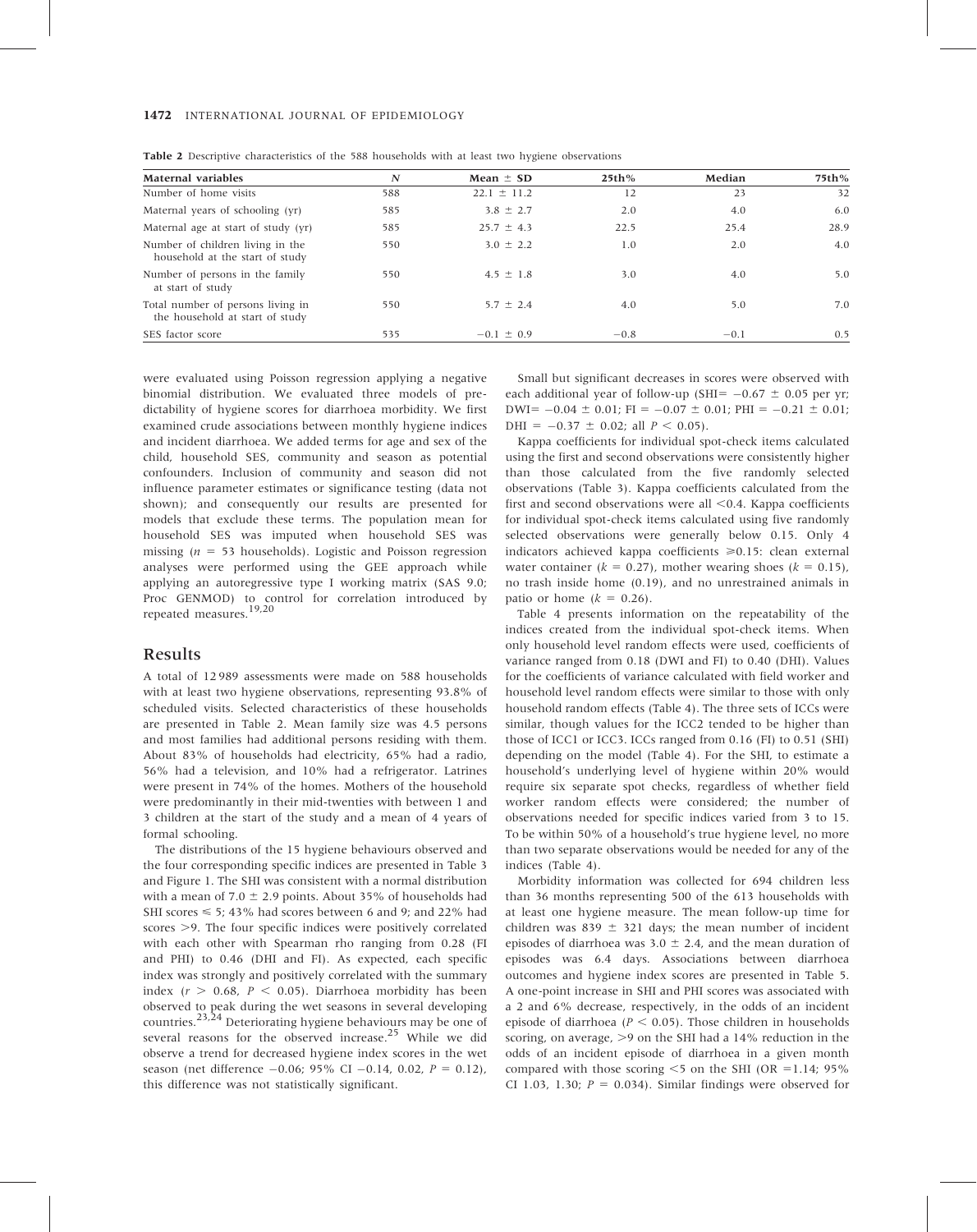Table 3 Distribution of the hygiene spot-check observations used to create specific and summary hygiene indices at the first visit, second visit, and for all of the visits combined among those households with at least two observations

|                                                 | % of first<br>observations | % of second<br>observations | % of total<br>observations | Kappa (95% CI)<br>first vs second | Kappa (95% CI)<br>from repeated |
|-------------------------------------------------|----------------------------|-----------------------------|----------------------------|-----------------------------------|---------------------------------|
| Index                                           | $(n = 588)$                | $(n = 588)$                 | $(n = 12989)$              | observation <sup>a</sup>          | observations <sup>'</sup>       |
| Drinking water index (DWI)                      |                            |                             |                            |                                   |                                 |
| Interior water container water is covered       | 60.9                       | 60.4                        | 58.1                       | $0.25$ $(0.17, 0.33)$             | $0.05$ (-0.014, 0.18)           |
| Exterior water container is clean               | 48.8                       | 55.8                        | 48.0                       | $0.38$ $(0.27, 0.43)$             | $0.27$ $(0.18, 0.35)$           |
| Pila <sup>c</sup> contains water                | 89.17                      | 90.2                        | 93.6                       | $0.38$ $(0.27, 0.50)$             | $0.07$ (-0.10, 0.19)            |
| Food index (FI)                                 |                            |                             |                            |                                   |                                 |
| Clean dishes are covered                        | 12.2                       | 11.5                        | 8.5                        | $0.14$ $(0.03, 0.25)$             | $-0.03$ ( $-0.09$ , 0.03)       |
| Clean dishes are stored high                    | 89.1                       | 89.8                        | 91.1                       | 0.20(0.09, 0.30)                  | $-0.01$ $(-0.13, -0.02)$        |
| All food is covered                             | 47.1                       | 55.8                        | 48.6                       | $0.17$ $(0.09, 0.25)$             | $0.09$ $(0.002, 0.19)$          |
| Personal hygiene index (PHI)                    |                            |                             |                            |                                   |                                 |
| Mother/caregiver is wearing shoes               | 68.4                       | 64.8                        | 64.5                       | $0.39$ $(0.30, 0.47)$             | $0.15$ $(0.04, 0.25)$           |
| Mother's/caregiver's hands are clean            | 65.3                       | 67.9                        | 55.1                       | $0.29$ $(0.21, 0.38)$             | $0.05$ (-0.05, 0.14)            |
| Index child's hands are clean                   | 48.3                       | 44.8                        | 34.1                       | $0.33$ $(0.25, 0.41)$             | $-0.08$ ( $-0.16$ , 0.01)       |
| Domestic household hygiene index (DHI)          |                            |                             |                            |                                   |                                 |
| No trash in yard                                | 41.0                       | 42.0                        | 28.1                       | $0.37$ $(0.31, 0.45)$             | $-0.01$ $(-0.08, 0.05)$         |
| No trash inside home                            | 57.1                       | 59.9                        | 47.6                       | $0.33$ $(0.25, 0.41)$             | 0.19(0.10, 0.29)                |
| No unrestrained animals                         | 33.8                       | 34.1                        | 36.5                       | $0.29$ $(0.21, 0.37)$             | $0.26$ (0.17, 0.35)             |
| No dirty clothes accumulated in the home        | 53.4                       | 67.9                        | 61.6                       | $0.20$ $(0.12, 0.27)$             | $0.05$ (-0.05, 0.14)            |
| Insignificant quantity of flies inside the home | 23.6                       | 25.2                        | 10.9                       | $0.21$ $(0.16, 0.30)$             | $-0.02$ ( $-0.04$ , $-0.01$ )   |
| No standing water on patio of home              | 16.8                       | 20.2                        | 13.0                       | $0.28$ $(0.18, 0.37)$             | $-0.04$ $(-0.09, 0.01)$         |

Kappa coefficients and 95% confidence intervals are presented for the first and second observation and for the combination of five randomly selected observations among those households followed for more than 1 year ( $n = 4$ 

 $N_{\text{households}} = 588; N_{\text{observations}} = 1176.$ <br>  $N_{\text{households}} = 415; N_{\text{observations}} = 2075.$ <br>
c A pila is a general use water storage container.



## **Hygiene Index Scores**

**Figure 1** Distribution of scores for the specific hygiene indices and the SHI ( $n = 12989$  observations)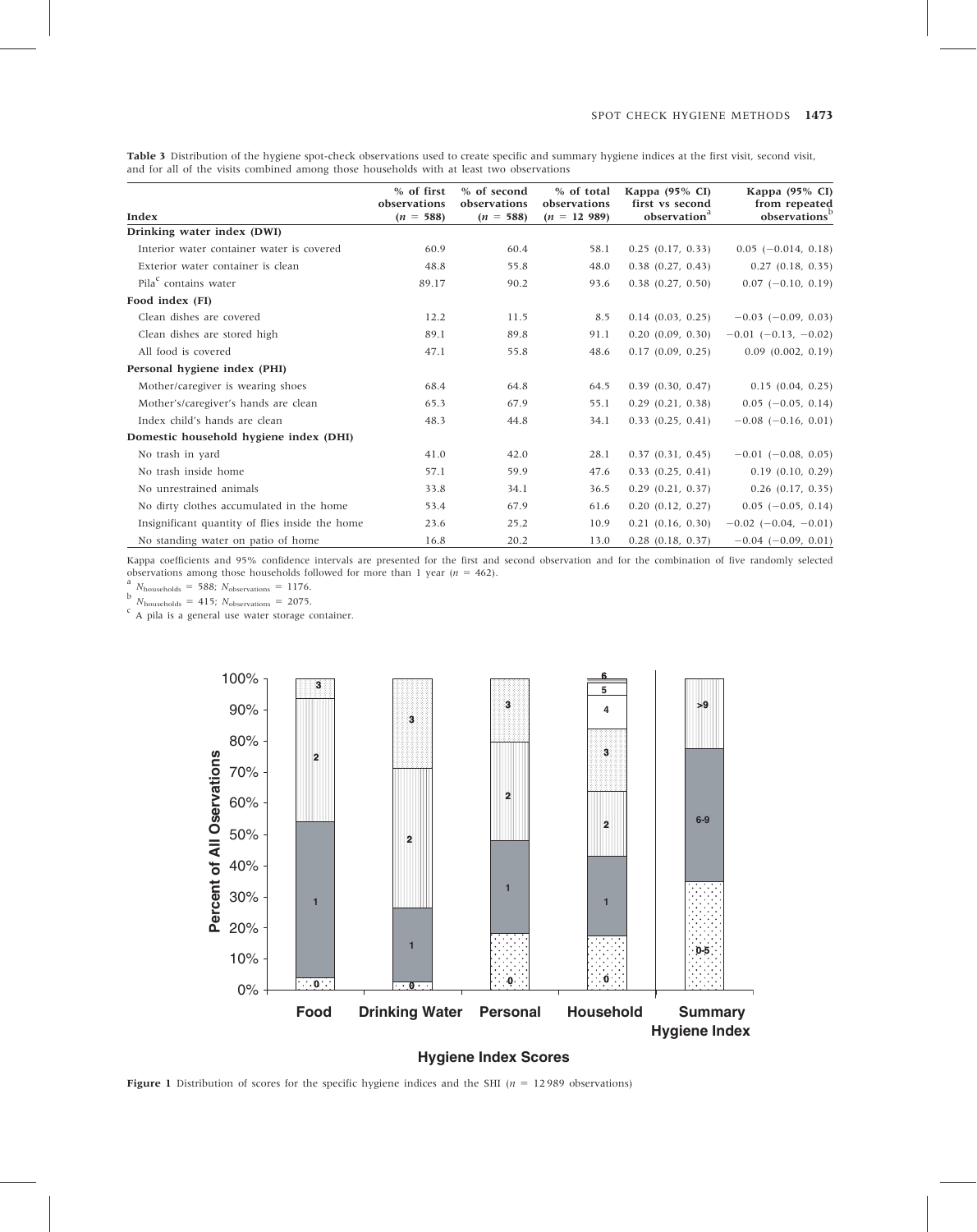|                |               |                    |                   | Repeatability values from      |             | calculated with household (HH) as a random effect<br>variance estimates |             |                        |                   |                   | Repeatability values from variance estimates calculated with<br>household (HH) and field worker (FW) as random effects |                  |                  |              |     |
|----------------|---------------|--------------------|-------------------|--------------------------------|-------------|-------------------------------------------------------------------------|-------------|------------------------|-------------------|-------------------|------------------------------------------------------------------------------------------------------------------------|------------------|------------------|--------------|-----|
|                |               | Variance           |                   |                                |             |                                                                         |             |                        |                   |                   |                                                                                                                        |                  |                  | Number of    |     |
|                |               | measure            |                   |                                |             | Number of required                                                      |             |                        | Variance measure  |                   |                                                                                                                        |                  |                  | required     |     |
| Hygiene        |               | estimates          |                   |                                |             | observations'                                                           |             | estimates <sup>a</sup> |                   |                   |                                                                                                                        |                  |                  | observations |     |
| index          | Mean $(x)$    | $\sigma_{\rm RES}$ | $\sigma_{\rm HH}$ | $CV_{\mathbf{w}}^{\mathbf{b}}$ | <b>ICC1</b> | $20\%$ of mean                                                          | 50% of mean | $\sigma_{RES}$         | $\sigma_{\rm FW}$ | $\sigma_{\rm HH}$ | $CV_{\mathbf{w}}^{\mathbf{b}}$                                                                                         | ICC2             | ICC3             | 20%          | 50% |
| Summary        | 7.0 $\pm$ 2.9 |                    |                   |                                | 0.4         |                                                                         |             | 2.8                    | 2.5               | 2.9               |                                                                                                                        | 0.5              |                  |              |     |
| Drinking water | $2.0 \pm 0.8$ |                    |                   |                                | 0.2         |                                                                         |             | 0.3                    | 0.2               | $\Xi$             | 0.2                                                                                                                    | 0.3              | $\sim$           |              |     |
| Food           | $1.5 \pm 0.7$ | 0.37               |                   |                                | 0.16        |                                                                         |             | ე<br>ე                 |                   | 0.07              | 0.2                                                                                                                    | 0.2              | 0.2              |              |     |
| Personal       | $1.5 \pm 1.0$ |                    | $\ddot{0}$        | 0.4                            | $\degree$   |                                                                         |             | 0.6                    | 0.2               | $0.\overline{3}$  | 0.4                                                                                                                    | $0.\overline{3}$ | $\ddot{0}$       |              |     |
| Household      | $2.0 \pm 1.5$ | $\overline{1}$     | 0.6               |                                | $\odot$     |                                                                         | 2.5         | 0.9                    | 0.6               | 0.6               | 0.4                                                                                                                    | 0.4              | $0.\overline{3}$ | 13.9         |     |

 $\mathbf{C}\mathbf{V}_{\mathbf{w}}=(\sqrt{\sigma_{w}^{2}}/\mathbf{x})$ 

c

 $\geq$ 

 $^{\circ}$ 

 $N =$  the number of days required to be within 20% or 50% of the true mean score [(Z\*

 $_{\alpha}^{*}\text{CV}_{\text{vv}}/D_{\text{o}}$ [ $(Z^*_{\alpha}CV_w)/D_0$ ]<sup> $\angle$ </sup> where  $Z_{\alpha}$ 

score

mean

of the true

or  $50\%$ 

where  $Z_{\alpha} = 1.96$  and

= 1.96 and  $D_0$ 

 $D_{\rm o} = 0.2$  or 0.5.<sup>22</sup>

 $=$  0.2 or 0.5.  $^{22}$ 

the PHI with respect to the number of episodes a child experienced per month (OR<sub>1 vs</sub> 3: 1.13; 1.01, 1.27;  $P = 0.039$ ). Children in households that achieved a 3 on the PHI (all appropriate behaviours satisfied) were 16% less likely to have an incident episode of diarrhoea in the subsequent month compared with children in households with a PHI of zero (OR<sub>0 vs 3</sub>: 1.16; 1.00, 1.34;  $P = 0.043$ ). Scoring a 3 vs a zero on the DWI for a given month was associated with a  $>30\%$ reduction in the odds of an incident episode of diarrhoea (OR: 1.30; 1.00, 1.69;  $P = 0.048$ ) and the number of episodes of diarrhoea (OR: 1.37; 1.03, 1.83;  $P = 0.038$ ), though this relationship failed to remain significant in the adjusted model. A score of 3 vs a zero on the PHI was associated with a 26% reduction in the number of days ill with diarrhoea in the subsequent month (OR: 1.26; 1.01, 1.57;  $P = 0.032$ ).

## Discussion

We have described the stability over time and the repeatability of one summary and four specific hygiene indices that were derived from a 15 item spot check administered monthly over a 3 year period. Additionally, we have described the ability of each index to predict diarrhoeal illness in children <36 months.

In general, scores on the different hygiene indices deteriorated over time. The observed worsening in hygiene scores may have been a function of specific factors that only became evident because of the long period of follow-up time (3 years). To be eligible for enrolment in the study, women had to be pregnant or have a child  $\leq$ 3 years of age. It is plausible that with increasing age and, thus, mobility of the child, the mother's diligence to hygiene decreased owing to greater energy expended on monitoring her child's activities. It is also plausible that mothers became more accustomed to the presence of observers (reactivity) as the study progressed and as such were not as likely to clean the home or improve their appearance prior to the arrival of the field worker. Reactivity has been reported as a problem when structured observations are employed to gather information on hygiene behaviour.<sup>10</sup> Studies employing spot-check methods have either not evaluated reactivity<sup>11,12,26</sup> or found that it was not a problem for domestic hygiene behaviours such as cleanliness of floors.14 Reactivity of mothers to field-worker presence was not assessed in this study but could be important for understanding the influence of field worker presence on changes in hygiene practices over time. Additional investigations of potential household or personal factors that may influence hygiene practices are needed. For example, changes in family size or structure, changes in work status of the mother or the socioeconomic situation of the home, or increasing child age could all contribute to changes in hygiene practices over time. Findings from such studies could be beneficial to the development and assessment of hygiene promotion campaigns.

Reliability, also known as repeatability, is defined by Mehrens and Lehmann as 'the degree of consistency between two measures of the same thing'<sup>27</sup> and lack of repeatability is a common problem in studies attempting to characterize individuals' behaviours, including hygiene, due to day-to-day variability and inconsistency across observers. Ruel and Arimond suggest that spot checks may be less susceptible to variability because spot checks are designed to measure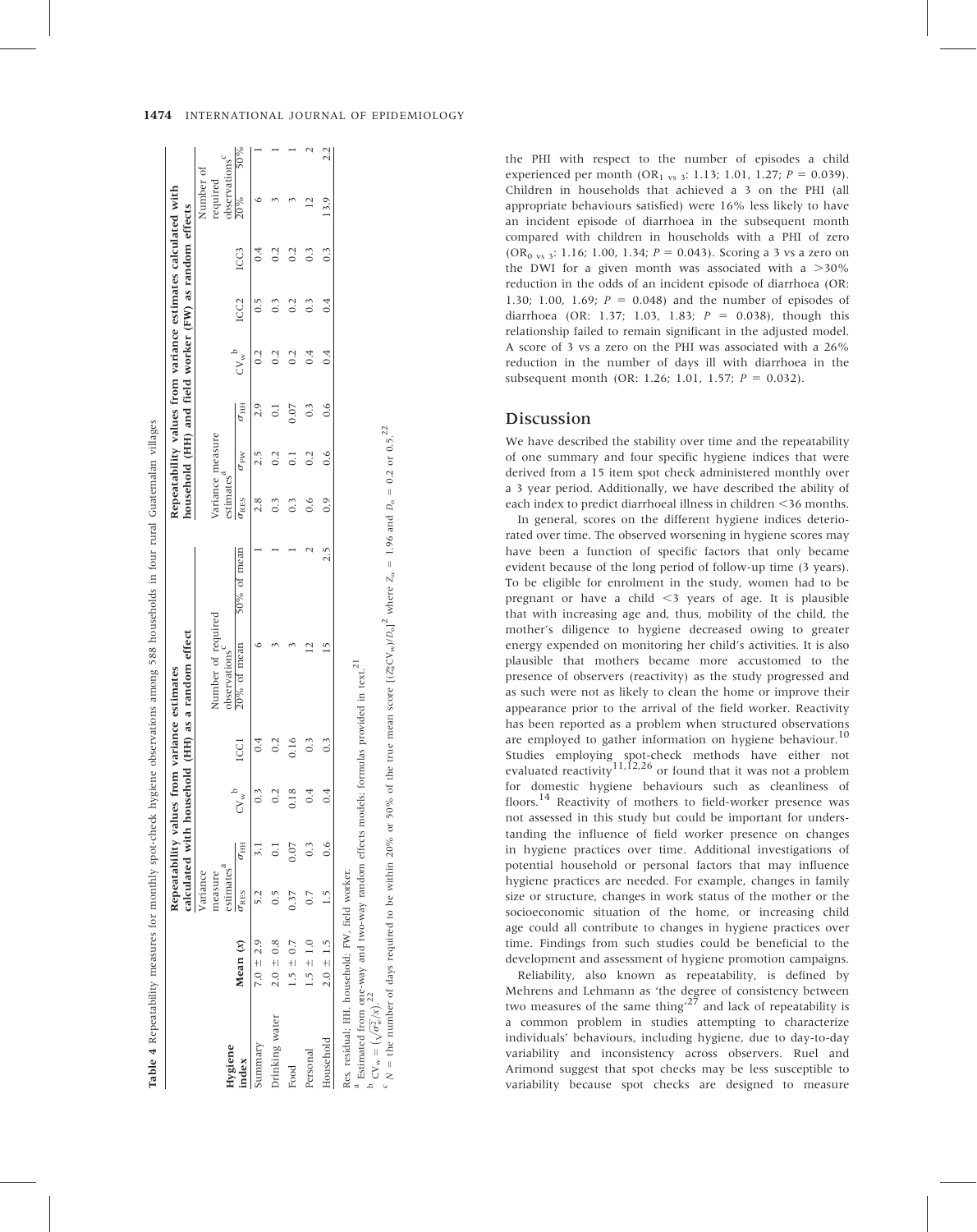| <b>Table 5</b> Odds ratios (OR) and rate ratios (RR), and 95% confidence intervals (CI) for the associations between hygiene scores and diarrhoea |  |  |  |  |  |  |  |
|---------------------------------------------------------------------------------------------------------------------------------------------------|--|--|--|--|--|--|--|
| morbidity among 694 rural Guatemalan children <36 months                                                                                          |  |  |  |  |  |  |  |

|                                          |                         | Occurrence of an incident<br>episode in a given month |                       |                 | Number of episodes of<br>diarrhoea per month |                     |                 | Number of days ill with<br>diarrhoea per month |          |
|------------------------------------------|-------------------------|-------------------------------------------------------|-----------------------|-----------------|----------------------------------------------|---------------------|-----------------|------------------------------------------------|----------|
| Score                                    | OR <sup>a</sup>         | 95%                                                   | $\overline{{\rm CI}}$ | RR <sup>a</sup> | 95%                                          | $\operatorname{CI}$ | RR <sup>a</sup> | 95%                                            | CI       |
|                                          | Summary hygiene index   |                                                       |                       |                 |                                              |                     |                 |                                                |          |
| Reduced model                            |                         |                                                       |                       |                 |                                              |                     |                 |                                                |          |
| 1                                        | 1.18                    | 1.05                                                  | 1.33                  | 1.13            | 0.99                                         | 1.29                | 1.17            | 0.99                                           | 1.4      |
| $\overline{c}$                           | 1.08                    | 0.97                                                  | 1.19                  | 1.06            | 0.95                                         | 1.18                | 0.99            | 0.86                                           | 1.15     |
| $\overline{\mathbf{3}}$                  | 1.00                    |                                                       |                       | 1.00            |                                              |                     | 1.00            |                                                |          |
| Full model <sup>b</sup>                  |                         |                                                       |                       |                 |                                              |                     |                 |                                                |          |
| $\mathbf{1}$                             | 1.18                    | 1.03                                                  | 1.34                  | 1.13            | 1.00                                         | 1.27                | 1.18            | 0.97                                           | 1.43     |
| $\overline{2}$                           | 1.13                    | 1.01                                                  | 1.26                  | 0.98            | 0.99                                         | 1.30                | 0.92            | 0.77                                           | 1.09     |
| 3                                        | 1.00                    |                                                       |                       | 1.00            |                                              |                     | 1.00            |                                                |          |
| Drinking water index                     |                         |                                                       |                       |                 |                                              |                     |                 |                                                |          |
| Reduced model                            |                         |                                                       |                       |                 |                                              |                     |                 |                                                |          |
| $\boldsymbol{0}$                         | 1.30                    | 1.00                                                  | 1.69                  | 1.37            | 1.03                                         | 1.83                | 1.33            | 0.90                                           | 1.97     |
| $\mathbf l$                              | 1.12                    | 0.99                                                  | 1.27                  | 1.11            | 0.98                                         | 1.27                | 1.08            | 0.90                                           | 1.30     |
| $\overline{2}$                           | 0.98                    | 0.88                                                  | 1.09                  | 1.00            | 0.89                                         | 1.12                | 0.95            | 0.82                                           | 1.11     |
| 3                                        | 1.00                    |                                                       |                       | 1.00            |                                              |                     | 1.00            |                                                |          |
| $\mbox{{\sc Full}}~\mbox{{\rm model}}^b$ |                         |                                                       |                       |                 |                                              |                     |                 |                                                |          |
| $\mathbf{0}$                             | 1.29                    | 0.95                                                  | 1.76                  | 1.38            | 0.99                                         | 1.92                | 1.13            | 0.77                                           | 1.66     |
| $\mathbf{1}$                             | 1.06                    | 0.92                                                  | 1.21                  | 1.06            | 0.91                                         | 1.23                | 1.03            | 0.84                                           | 1.25     |
| $\overline{2}$                           | 0.93                    | 0.83                                                  | 1.05                  | 0.94            | 0.83                                         | 1.07                | 0.89            | 0.75                                           | 1.05     |
| $\overline{\mathbf{3}}$                  | 1.00                    |                                                       |                       | 1.00            |                                              |                     | 1.00            |                                                |          |
| Food index                               |                         |                                                       |                       |                 |                                              |                     |                 |                                                |          |
| Reduced model                            |                         |                                                       |                       |                 |                                              |                     |                 |                                                |          |
| $\mathbf{0}$                             | 1.28                    | 0.98                                                  | 1.67                  | 1.17            | 0.88                                         | 1.56                | 0.95            | 0.63                                           | 1.41     |
| $\mathbf{1}$                             | 1.04                    | 0.85                                                  | 1.27                  | 1.03            | 0.83                                         | 1.27                | 0.84            | 0.61                                           | 1.14     |
| $\overline{c}$                           | 0.99                    | 0.81                                                  | 1.21                  | 1.00            | 0.81                                         | 1.24                | 0.77            | 0.57                                           | 1.04     |
| $\overline{\mathbf{3}}$                  | 1.00                    |                                                       |                       | 1.00            |                                              |                     | 1.00            |                                                |          |
| Full model <sup>b</sup>                  |                         |                                                       |                       |                 |                                              |                     |                 |                                                |          |
| $\boldsymbol{0}$                         | 1.22                    | 0.89                                                  | 1.69                  | 1.17            | 0.84                                         | 1.65                | 1.02            | 0.62                                           | 1.66     |
| 1                                        | 1.00                    | 0.79                                                  | 1.26                  | 1.03            | 0.80                                         | 1.31                | 0.85            | 0.58                                           | 1.25     |
| $\sqrt{2}$                               | 0.97                    | 0.77                                                  | 1.22                  | 1.01            | 0.79                                         | 1.29                | 0.78            | 0.54                                           | 1.13     |
| $\overline{\mathbf{3}}$                  | 1.00                    |                                                       |                       | 1.00            |                                              |                     | 1.00            |                                                |          |
| Personal hygiene index                   |                         |                                                       |                       |                 |                                              |                     |                 |                                                |          |
| Reduced model                            |                         |                                                       |                       |                 |                                              |                     |                 |                                                |          |
| $\mathbf{0}$                             | 1.17                    | 1.01                                                  | 1.36                  | 1.14            | 0.97                                         | 1.33                | 1.26            | 1.01                                           | 1.57     |
| 1                                        | 1.12                    | 0.99                                                  | 1.27                  | 1.09            | 0.96                                         | 1.25                | 1.12            | 0.93                                           | 1.36     |
| $\overline{2}$                           | 1.06                    | 0.93                                                  | $1.20\,$              | $1.03\,$        | $0.90\,$                                     | $1.18\,$            | $1.08\,$        | $0.89\,$                                       | $1.31\,$ |
| $\overline{\mathbf{3}}$                  | 1.00                    |                                                       |                       | 1.00            |                                              |                     | 1.00            |                                                |          |
| Full model <sup>b</sup>                  |                         |                                                       |                       |                 |                                              |                     |                 |                                                |          |
| $\boldsymbol{0}$                         | 1.18                    | 1.01                                                  | 1.39                  | 1.13            | 0.94                                         | 1.35                | 1.27            | 0.99                                           | 1.62     |
| $\mathbf{1}$                             | 1.16                    | 0.99                                                  | 1.34                  | 1.12            | 0.96                                         | 1.31                | 1.17            | 0.94                                           | 1.46     |
| $\overline{2}$                           | 1.06                    | 0.92                                                  | 1.23                  | 1.03            | 0.88                                         | $1.2\,$             | 1.07            | 0.85                                           | 1.34     |
| $\overline{\mathbf{3}}$                  | 1.00                    |                                                       |                       | 1.00            |                                              |                     | 1.00            |                                                |          |
|                                          | Household hygiene index |                                                       |                       |                 |                                              |                     |                 |                                                |          |
| Reduced model                            |                         |                                                       |                       |                 |                                              |                     |                 |                                                |          |
| $\boldsymbol{0}$                         | 1.08                    | 0.99                                                  | 1.18                  | 1.06            | 0.96                                         | $1.16\,$            | 1.04            | 0.92                                           | 1.19     |
| $\mathbf{1}$                             | 1.00                    |                                                       |                       | 1.00            |                                              |                     | 1.00            |                                                |          |
| Full model <sup>b</sup>                  |                         |                                                       |                       |                 |                                              |                     |                 |                                                |          |
| $\boldsymbol{0}$                         | 1.05                    | 0.95                                                  | $1.16$                | 1.03            | 0.93                                         | 1.15                | 1.02            | 0.88                                           | 1.18     |
| 1                                        | 1.00                    |                                                       |                       | 1.00            |                                              |                     | 1.00            |                                                |          |

<sup>a</sup> The highest hygiene score or tertile is the referent category. <sup>b</sup> Model adjusted for age and sex of index child and household SES.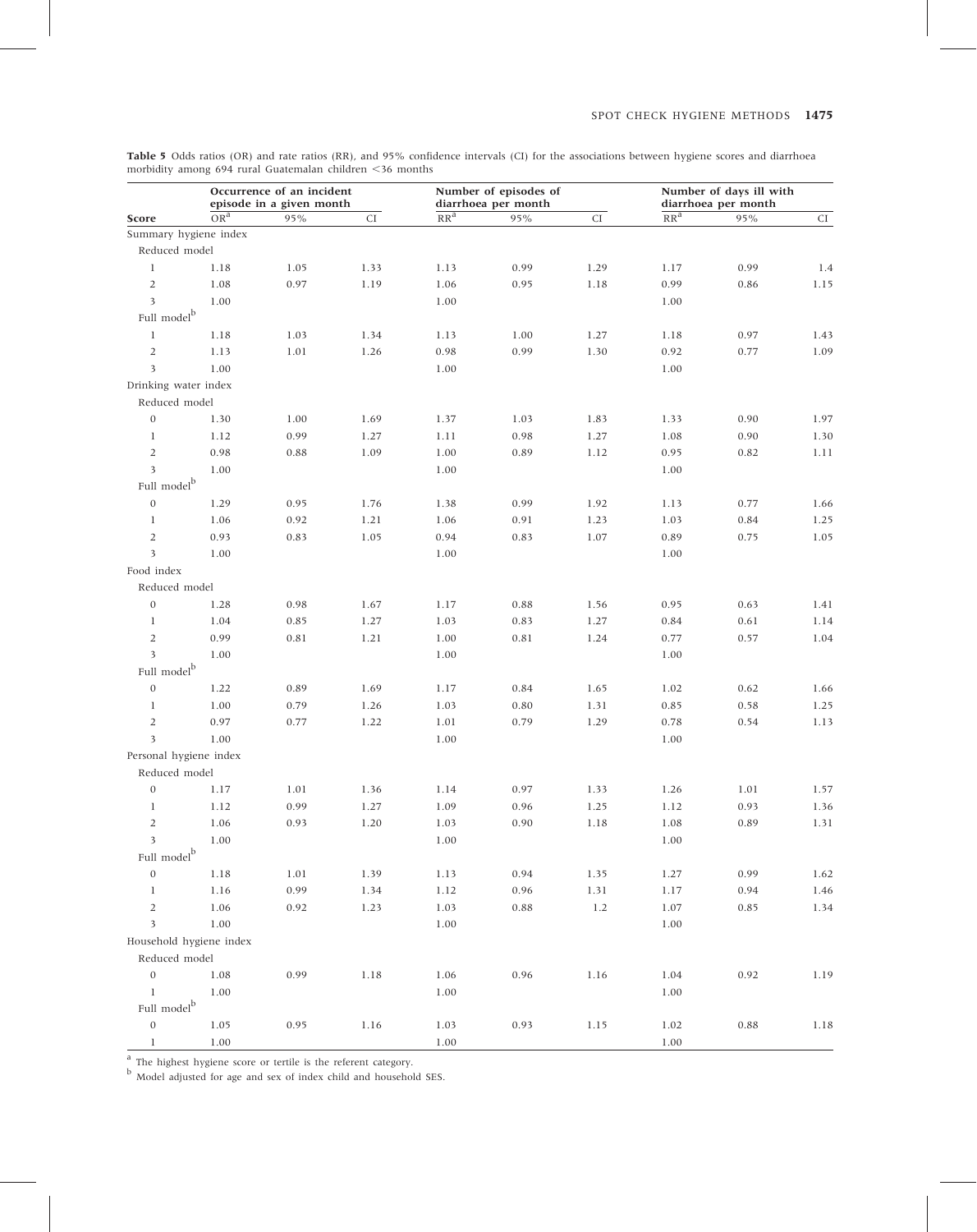'proxies' to behaviours rather than the actual behaviours themselves.<sup>9</sup> We did not compare practices assessed by spot checks to practices assessed by other measures and, thus, cannot refute or support this hypothesis. We did observe that ICCs and kappa coefficients for the hygiene indices and the specific indicators assessed in the spot checks were low. The estimates observed in this study are consistent with repeatability estimates observed by Gorter et  $al$ <sup>14</sup> and suggest that indicators of hygiene practices assessed by spot checks are subject to substantial day-to-day variations within households over long periods. When practices that exhibit high variability are used to classify exposure status, such as specific hygiene practices, the use of a single observation may result in misclassification of exposure. Composite indices that use multiple indicators to capture aspects of hygienic behaviour may be more dependable than the use of one specific indicator of behaviour. We found this to be the case. For example, the specific indicator 'mother's hands are clean' had poor repeatability over time. However, the index to which this behaviour relates was substantially more stable. The increase in stability notwithstanding, however, multiple observations are necessary to reliably capture the true hygienic score of the home.

In this study, variation attributed to field workers was not a significant contributor to within-household variation as might be expected in a long-term follow-up study when it is likely that several field workers observed the same household at different time points. The field workers in this study had extensive training and continuous supervision. Hence error due to poor standardization of methods or field-worker-related error was potentially minimized.

In addition to being reliable and non-reactive, it is important that measured indicators be related to a given outcome (predictability). We found improved hygiene scores to be associated with reduced odds of diarrhoea. The reduction observed in this study is smaller than that observed in other studies.<sup>14,28</sup> The predictability of the indices for diarrhoea highlights their potential use in classifying homes into risk categories for diarrhoea. While the indices do not allow isolation of the effect of a specific practice, they do allow for the capture of behavioural tradeoffs that may influence risk for diarrhoea. For example, a mother may not consistently maintain clean hands but other aspects of her home hygiene practices may be appropriate and consistent (for example, maintenance of clean and covered water supplies). Risk assessment for diarrhoea that utilizes only the indicator of clean hands may inaccurately reflect risk in a home if that indicator is highly variable or if other aspects of the mother's home hygiene practices are appropriate but not used in risk

assessment. Use of composite indices may potentially produce a more comprehensive and stable assessment of the hygienic state of the home and may be more appropriate for classifying homes into risk categories.

The indices used in the current study are not without limitations. Studies that have evaluated hand washing have consistently shown that soap is a critical component to the risk-reduction capabilities of hand washing.<sup>29</sup> Had we been able to identify soap use during hand washing, we can hypothesize that we probably would have observed greater reductions in diarrhoea-related morbidity. Though we did not assess soap use, hand cleanliness in this population appeared more strongly related to the risk of diarrhoea than were other items on the spot check. The PHI consists primarily of hand-cleanliness indicators and hand washing has repeatedly been associated with reduced diarrhoea incidence.<sup>3,29</sup> No other specific indices were significantly associated with diarrhoeal morbidity. Likewise, additional hygiene and sanitation factors such as the presence of latrines or the quantity of water delivered to the house each day may enhance predictability and usefulness of the indices. However, these are unlikely to be subject to a similar level of day-to-day variation that is within the mother's locus of control and as such were not assessed in this study.

In conclusion, spot-check methods for observing indicators of hygiene could potentially be a rapid and efficient method for assessing household level hygiene. The composite indices summarized specific hygiene indicators, were more stable over time compared with the individual indicators and were predictive of diarrhoea-related events in young children. However, multiple assessments would be required to approximate the true hygiene pattern of a household. It is unclear whether instability was the result of reactivity or other factors related to changing circumstances within households over time. Composite indices may provide for a more accurate and consistent representation of a household's true hygienic state, which could be of potential use in assessment of hygiene promotion programmes or for use in risk assessment for diarrhoea in homes with young children.

## Acknowledgements

This study was made possible through the long-lasting collaboration of the people from the four-village longitudinal study. The authors acknowledge Dale McLerran of the Fred Hutchinson Cancer Research Center for statistical advice. We also gratefully acknowledge funding from the National Institutes of Health, USA, grants HD-29927 and HD 046125.

#### KEY MESSAGES

- $\bullet$ Spot-check methods may be a rapid and efficient method for assessing domestic hygiene practices.
- $\bullet$ Scores on composite indices of hygiene practices are associated with childhood diarrhoea.
- $\bullet$ Scores on composite indices of hygiene were low in rural Guatemala.
- $\bullet$  Owing to high daily variability, multiple assessments of domestic hygiene need to be performed to accurately capture a household's true hygiene practices.